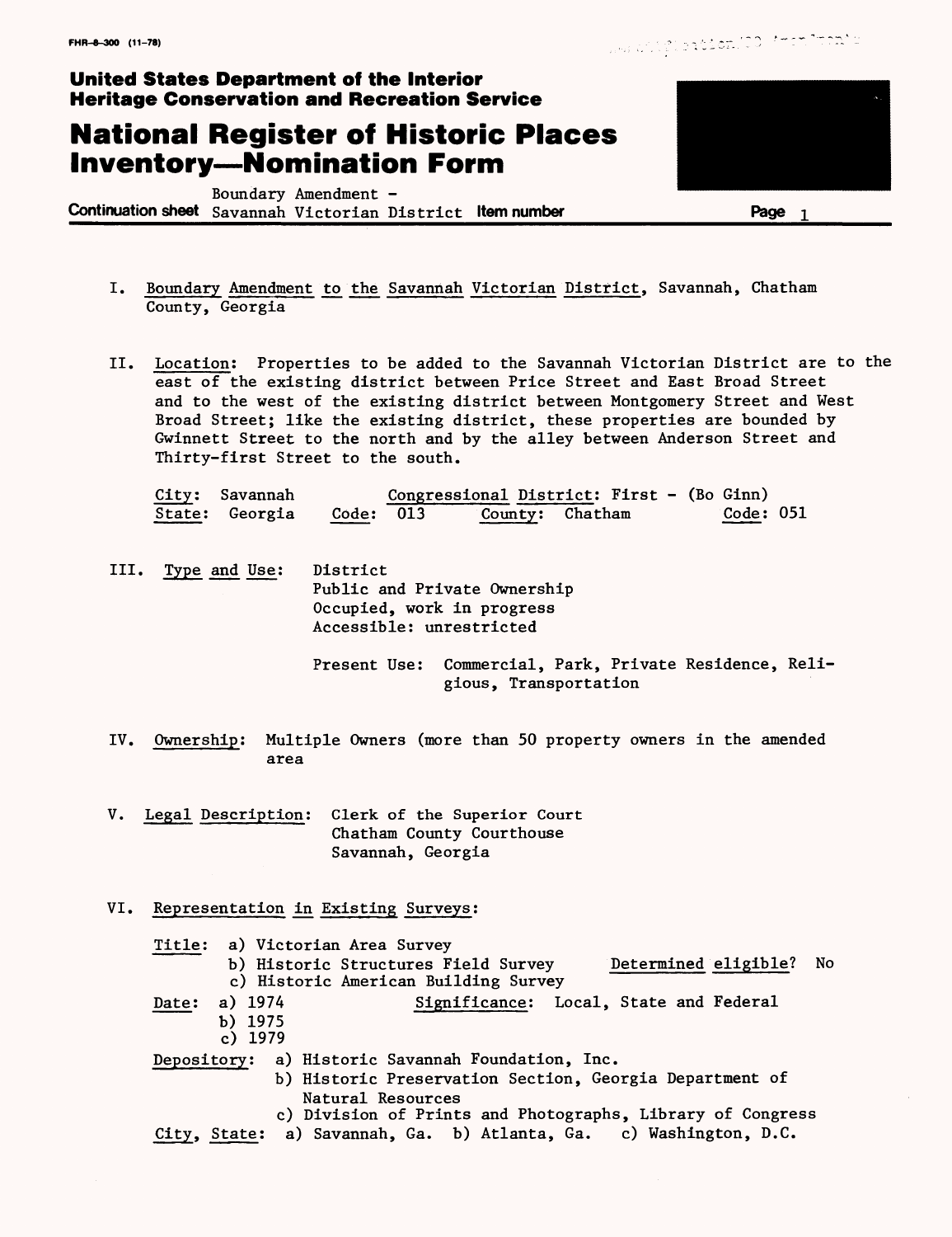### **National Register of Historic Places Inventory—Nomination Form**

Boundary Amendment - **Continuation sheet** savannah Victorian District **Item number Page 2**

VII. Description; Condition; Good, Fair

Altered Original Site

#### EXPLANATORY NOTE

This boundary amendment involves properties to the east and west of the established Savannah Victorian District. These properties have a character and appearance which is essentially the same as that of the district. These properties should have been included in the original district nomination. Professional oversight was apparently the reason for their exclusion.

#### DESCRIPTION OF PRESENT APPEARANCE

The areas to be amended to the Savannah Victorian District contain blocks of houses, a few commercial buildings, a library, and a park. The blocks are defined by a rigid gridiron street pattern. To the east, the blocks are long and bisected lengthwise by service lanes; to the west, the blocks are shorter, but similarly divided by alleys. Throughout these areas, the building lots are long and narrow. The houses on these lots are predominantly two-story, wood-frame, detached singlefamily structures dating from the late-nineteenth and early-twentieth centuries, although a few buildings from as early as the 1870s are present. Styles are mainly late-nineteenth-century Victorian, turn-of-the-century Neoclassical, and early-twentieth-century period. Types range from large single-family residences to small shotgun cottages and include a few rowhouses. The commercial buildings include turn-of-the-century corner stores, like that at 502 East Henry Street, early-twentieth-century service stations, like that at 1300 East Broad Street, and more recent franchise outlets, especially along West Broad Street. The Carnegie Library at 537 East Henry Street is a brick building with Neoclassical and Prairie School design influences. Dixon Park, created in 1906, is a small neighborhood recreation ground along the eastern edge of the Extension. Street trees, stone curbing, brick sidewalks and shallow front yards constitute the landscaping found consistently throughout the Extension.

The eastern part of the amended area is almost exclusively residential. A few corner stores, the Carnegie Library, and Dixon Park are the only non-residential properties. Virtually none of the properties in this area are considered intrusive, although there are vacant lots in the northern half of this part of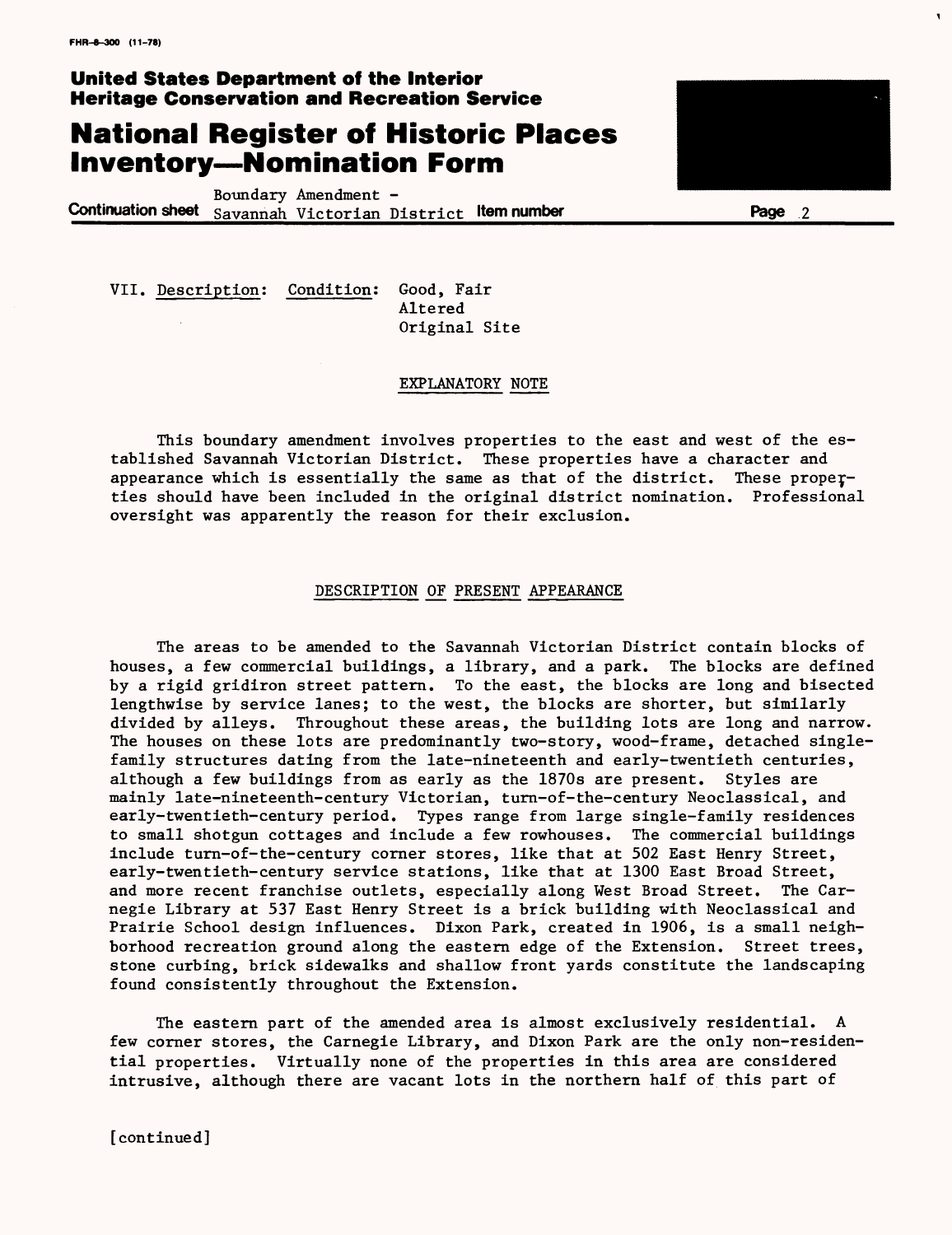### **National Register of Historic Places Inventory—Nomination Form**

Boundary Amendment - **Continuation sheet savannah** Victorian District **Item number Page 3**

the Extension. The western part of the amended area contains a nearly equal number of commercial and residential properties, and some vacant lots as well. Moreover, a number of these commercial properties, especially along West Broad Street, are modern intrusions.

#### BOUNDARIES

The amended boundaries of the Savannah Victorian District conform to the 1870 city limits of Savannah. These city limits are historical reference points in the growth and development of Savannah. They contain a well-ordered gridiron street plan that is characteristic of this part of the city, which was laid out after Oglethorpe's original planning scheme had been abandoned. They also contain the late-nineteenth- and early-twentieth-century residential architecture that characterizes this part of the city.

North of the amended Savannah Victorian District is the Savannah Historic District. To the east of East Broad Street is a mixed-use area of housing, commerce, industry, vacant lots, and the Seaboard Coast Line railroad tracks. To the west of West Broad Street is a public-housing project. South of the amended Savannah Victorian District is an extensive neighborhood of early- to mid-twentieth-century suburban residences that has a character and appearance that is distinctly different from either the Savannah Historic District or the Savannah Victorian District.

#### INTRUSIONS

There are virtually no intrusions in the east part of the amended area, although some vacant lots are present in the north half of this area. There are numerous intrusions in the west part of the amended area, however, especially along West Broad Street. These intrusions include modern commercial and office buildings, franchised food outlets, automobile service facilities, and churches. While these intrusions do not contribute architecturally to the character and appearance of the Extension, they do occupy land that is contained within the 1870 city limits, and these limits form the basis for this nomination. In order to adequately acknowledge the 1870 city limits, and the street plan and landsubdivision pattern contained within them, these periphery properties have been included. Intrusions are noted on the attached "property/sketch map."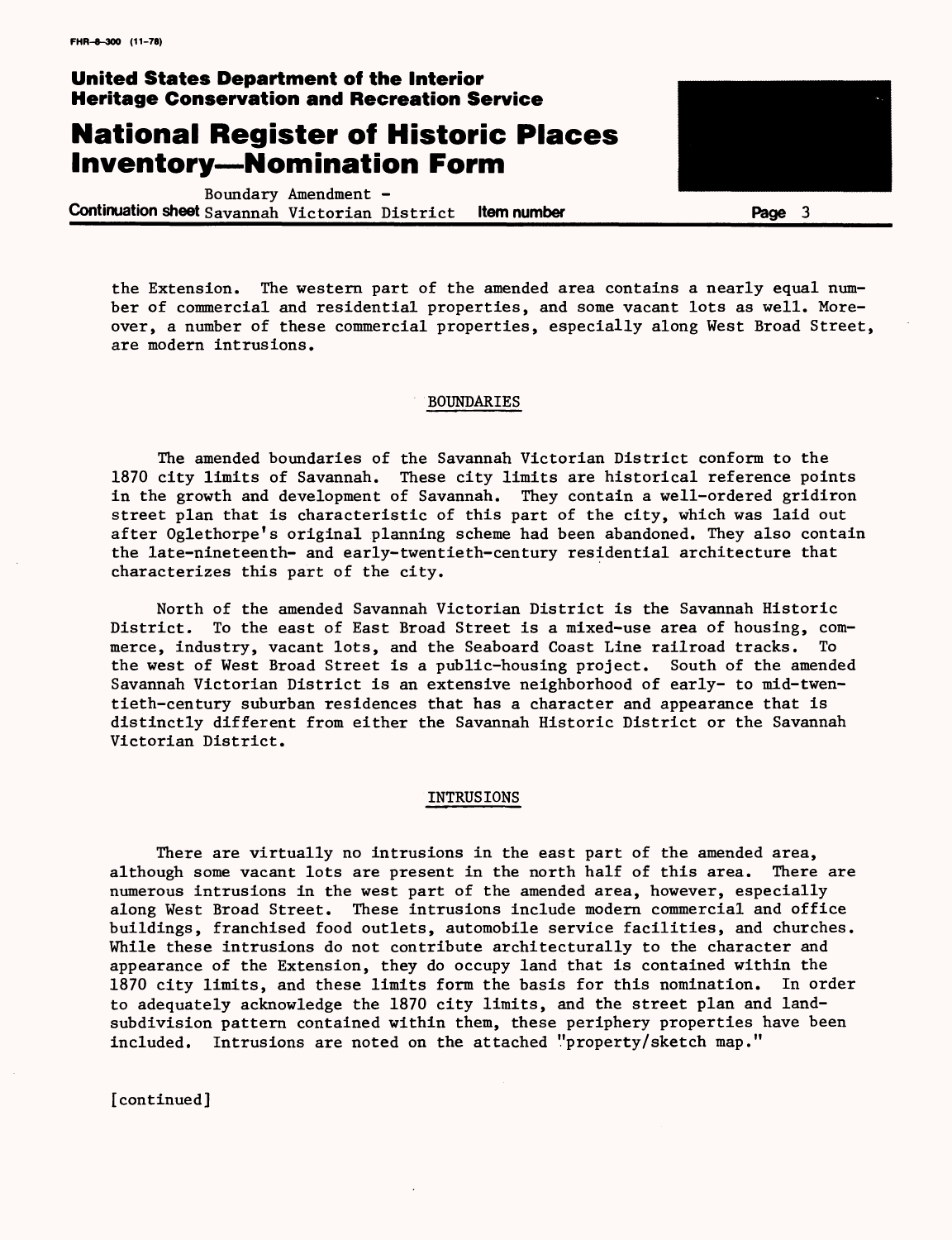## **National Register of Historic Places Inventory—Nomination Form**

Boundary Amendment **Continuation sheet** Savannah Victorian District **'tern number 8\_\_\_\_\_\_\_\_\_\_\_Page**



 $\mathbf{1}$ 

VIII.

Period; 1800-1899  $1900 -$ 

Areas of Significance: Architecture Community Planning Landscape Architecture Local History

#### STATEMENT OF SIGNIFICANCE

The amended Savannah Victorian District, like the original Savannah Victorian District, is significant in terms of community planning and development, architecture, landscape architecture, and local history. The amended areas should have been included in the original Victorian District; professional oversight apparently was the reason for their omission.

The Amendment to the Savannah Victorian District, in effect, enlarges the Savannah Victorian District to coincide with the 1870 city limits; these limits can be seen clearly in the street and alley layout and in the pattern of land subdivision and development. The 1870 city limits are important historical reference points in the growth and development of Savannah and in the history of community planning because they circumscribe a part of the city laid out after Oglethorpe's original scheme for planning the city had been abandoned in favor of a more typical mid-nineteenth-century gridiron of streets, alleys, and blocks. Likewise, the uniform pattern of land subdivision is distinctly different from the hierarchical pattern that preceded it (as acknowledged by the Savannah Historic District to the north) and represents the more typical, less imaginative mid-nineteenth-century approach to urban land development. Furthermore, the amended Savannah Victorian District represents the all-important subdivision and development of the outlying farm lots set aside in Oglethorpe's original plan for the city. That these lands could be utilized for intensive residential development after the middle of the nineteenth century was partly due to the developmental constraints posed by the Savannah River to the north and wetlands to the east and west, and partly due to the southward extension of utilities and services such as water mains and the street railway. Demand for housing in this area was largely satisfied through the catalytic agent of businessmen who organized building and loan associations to provide middle-class families with the money to buy or build houses and with the opportunity to pay for them in installments. The fact that this part of the city was outside the city fire limits,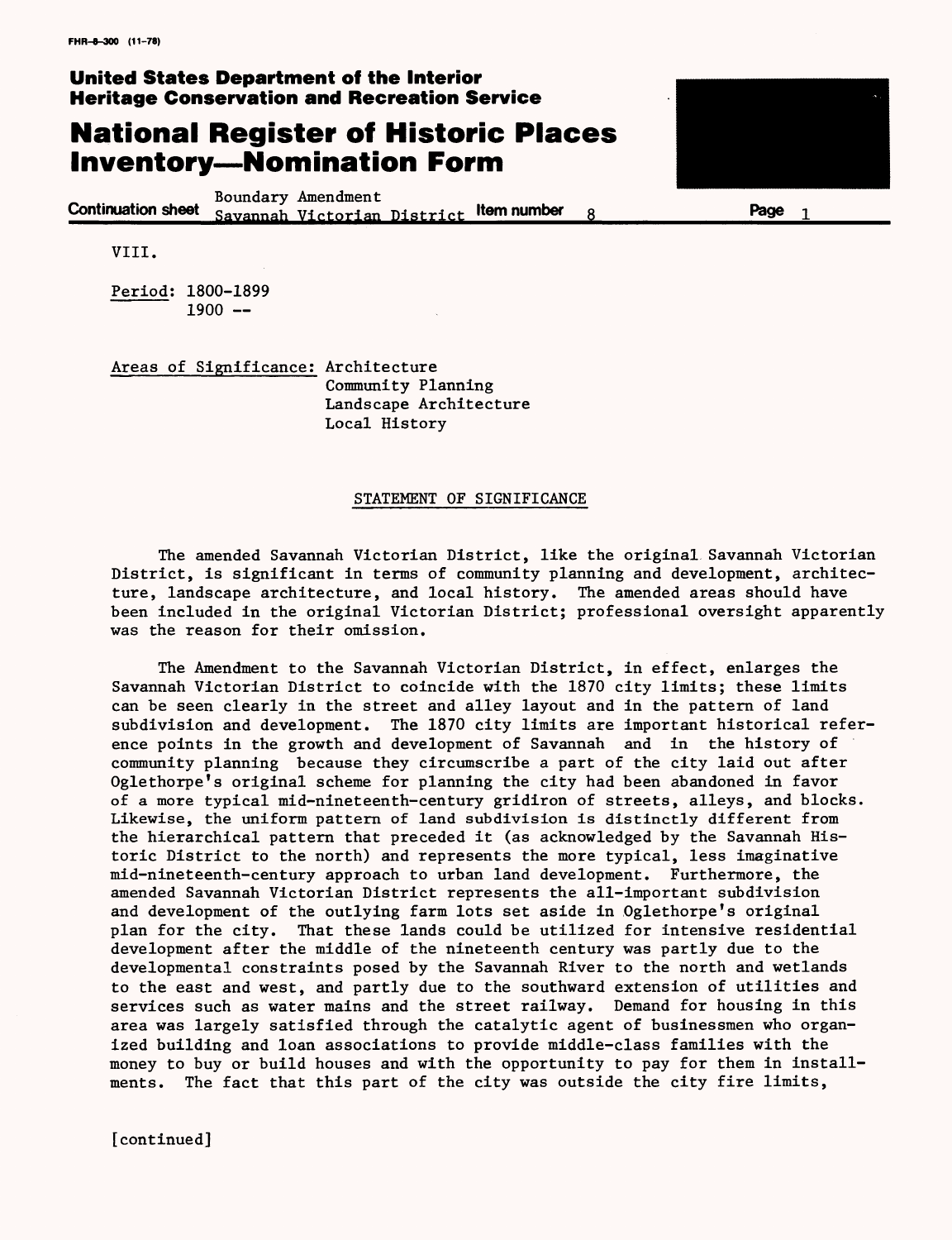## **National Register of Historic Places Inventory—Nomination Form**

Boundary Amendment<br>**Continuation sheet** Sayannah Victorian District **tem number** 8 **Page** Page



 $\frac{1}{2}$ 

thereby making possible the construction *of* cheaper wooden houses, also encouraged the rapid residential development *of* the area.

Within its well-ordered gridiron, the amended Savannah Victorian District contains a significant collection of representative late-nineteenth- and earlytwentieth-century residential architecture. Styles are mainly late-nineteenthand early-twentieth-century period; types range from large single-family residences to small shotguns and cottages. Although some of this architecture is high style and associated with local architects, such as the 1916 Edwardian house at 525 East Henry Street, designed by Percy Sugden, most of it was derived from pattern books and assembled by contractors. Chisled, sawn, and turned gingerbread, especially on front porches, is the hallmark of this more modest archi tecture. Also in evidence are important signs of changing architectural technology, from the oil lamp through gas to electricity, for example, or from the wood-burning fireplace through the coal grate to central furnaces. Wood-frame construction, used almost exclusively in this area, reflects the fact that this housing was located outside the city fire limits (masonry construction was required within the fire limits); it also attests to the demand for a large amount of housing for families of modest means. This architecture represents this period in the growth and development of Savannah and is consistent with, if not identical to, the architecture in the original Victorian District.

Street trees, brick sidewalks and stone curbs, and shallow front yards constitute significant works of late-nineteenth- and turn-of-the-century urban landscaping in the amended Savannah Victorian District. Savannah as a whole is noted for the richness of its public landscaping, especially its streetscapes, and these elements in this part of the city contribute to this overall character and appearance. Dixon Park, located along the eastern edge of the area, while not linked directly to Savannah's tradition of public squares, is nevertheless a significant example of an early-twentieth-century neighborhood public park in a part of the city that has few such spaces.

In terms of local history, the amended Savannah Victorian District, like the original Victorian District, is significant as the home of much of Savannah's burgeoning late-nineteenth- and early-twentieth-century middle- and lowermiddle classes. The east-side blocks have additional significance in their association with Savannah's black community. Black professional families were among the first to live in this area. They were soon joined by working-class neighbors, many of whom worked at the nearby Plant Railroad yard. Descendants of these early families still reside in the neighborhood; family names include William A. Harris, a physician; P.E. Percy, a barber; J.W. Jamerson, a dentist; William J. Ayres, a contractor; F.F. Jones, a butcher, and W.W. McKelvey. Of note is the fact that white and black families lived on the same blocks in this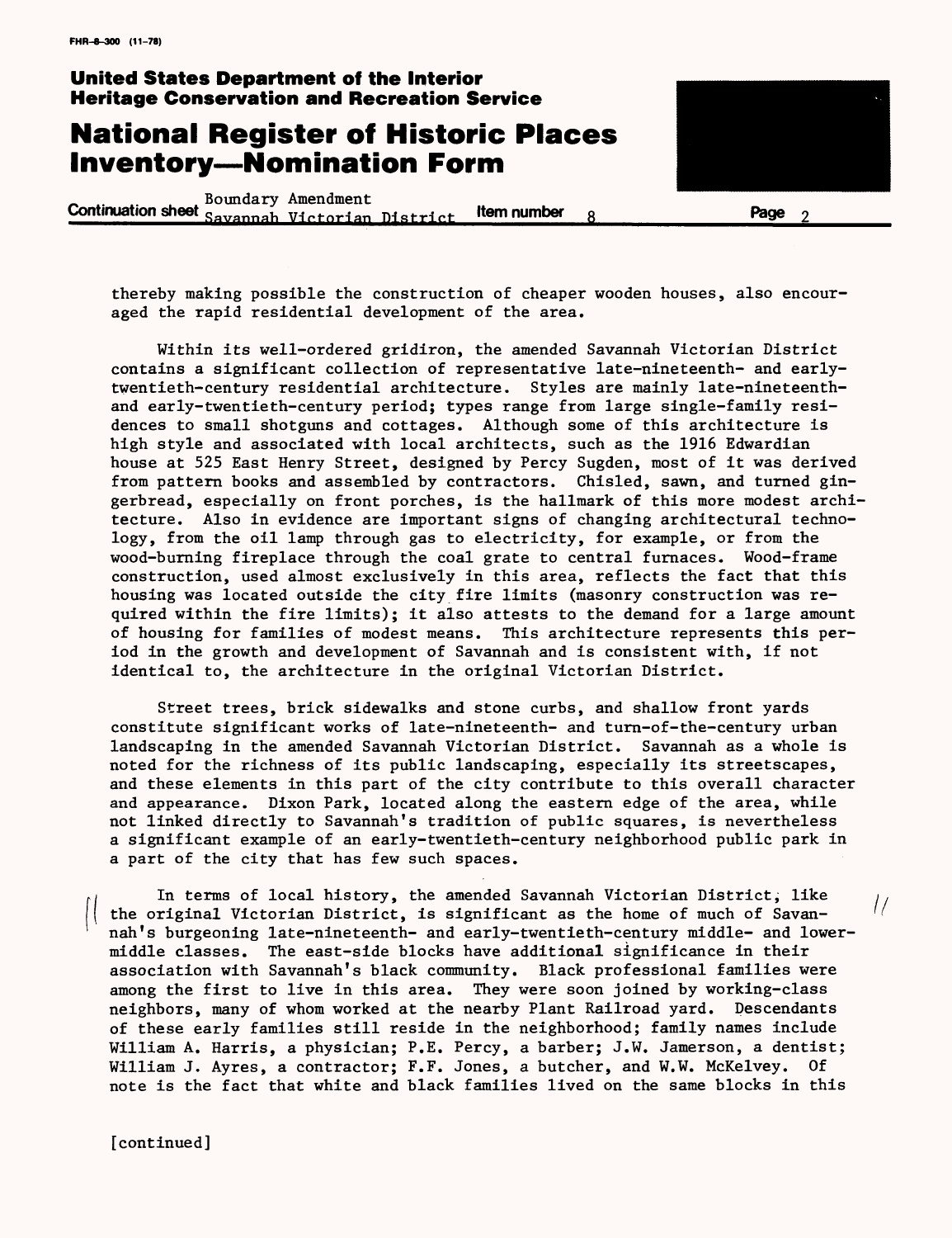## **National Register of Historic Places Inventory—Nomination Form**

Boundary Amendment **Continuation sheet** Savannah Victorian District **Item number 8 Page 3**



area. The Carnegie Library, at 537 East Henry Street, is a major landmark in the black neighborhood. Constructed with Carnegie funds in 1913-1914, it be- $\frac{1}{2}$ came the home of the library service for black citizens started seven years earlier by the Colored Library Association. Dixon Park, dating from 1906, is the principal recreation ground in this neighborhood.

#### PRESERVATION ACTIVITY

There is considerable preservation activity in the areas amended to the Savannah Victorian District (and the Savannah Victorian District). The Savannah Landmark Rehabilitation Project, Inc., is engaged in a pioneering program to rehabilitate the existing housing in the area without destroying the historic character and appearance of the buildings and without displacing the low- and moderate-income homeowners and renters whose families have lived in the neighborhood for several generations. The Dixon Park Neighborhood Improvement Association is more specifically concerned with improving neighborhood conditions in and around Dixon Park; the Association's efforts are currently focused on re-landscaping Dixon Park and refurbishing the Carnegie Library. This nomination was initiated by the Savannah Landmark Rehabilitation Project, Inc.; the Dixon Park Neighborhood Improvement Association provided information about the Carnegie Library.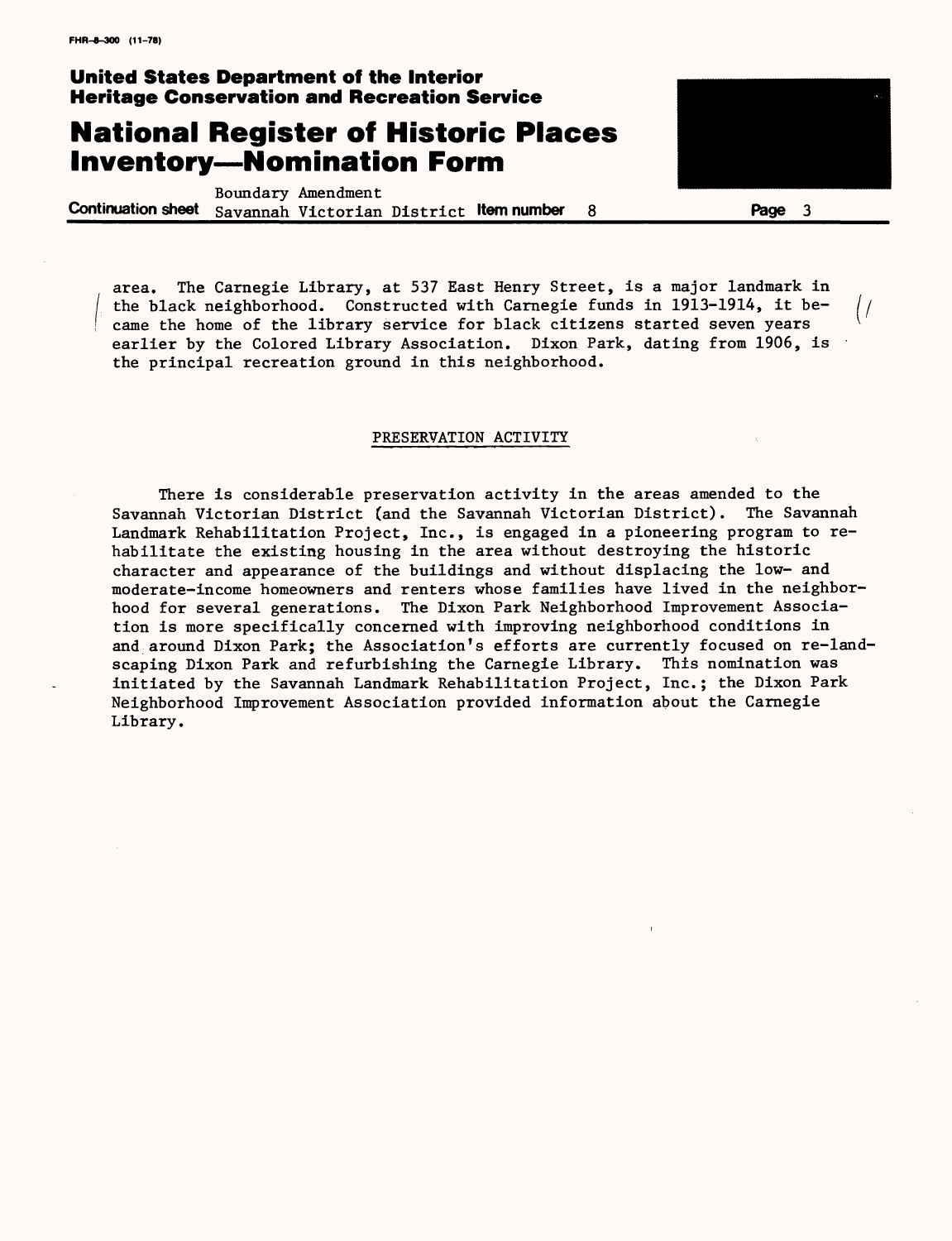# **National Register of Historic Places Inventory—Nomination Form**

Boundary Amendment -

**Continuation sheet** Savannah Victorian District **Hem number** 

For HCRS use only received date entered

Page

 $\tilde{\mathbf{v}}$ 

**NS\) \** VK>

IX. Bibliography

- National Register of Historic Places Inventory-Nomination Form, "Savannah Victorian Historic District," prepared by Kristalia Stavrolakis and Beth Lattimore Reiter, dated September 4, 1974 (listed December 11, 1974).
- Beth Lattimore Reiter, Draft of "Savannah Victorian Historic District Extension," National Register nomination, with cover letter dated December 28, 1979.
- "Carnegie Library History," two-page typescript, no date, received from the Dixon Park Neighborhood Improvement Association (Savannah). ^
- X. Geographic Information; Acreage; 190 acres (approximately (entire district, as amended) Quad. Name; "Savannah Ga.- S.C." Quad. Scale; 1;24,000 Quad. Scale: 1:24,000<br>
UTM References: A Zone 17 E490380 N3547840<br>
B Zone 17 E490195 N3547270<br>
C Zone 17 E491595 N3547470<br>
D Zone 17 E491410 N3546890<br>
On: The boundaries of the amended Savannah Victor-<br>
ed by a heavy blac B Zone 17 E490195 N3547270 § *\* C Zone* 17 E491595 N3547470 ^ jp D Zone 17 E49141Q N3546890 « *»j*

Verbal Boundary Description: The boundaries of the amended Savannah Victorian District are identified by a heavy black line on the attached "property/ sketch map" and explained in Section 7.

XI. Form Prepared By; Richard Cloues, architectural historian Historic Preservation Section, Georgia Department of Natural Resources 270 Washington Street, S.W. Atlanta, Georgia 30334

March 19, 1982

404/656-2840

XII. State Historic Preservation Office Certification;

Level of Significance; National

Elizabeth A. Lyon, Chief, Historic Preservation Section

Acting State Historic Preservation Office, 270 Washington St., SW Atlanta, GA 30334

 $12/82$